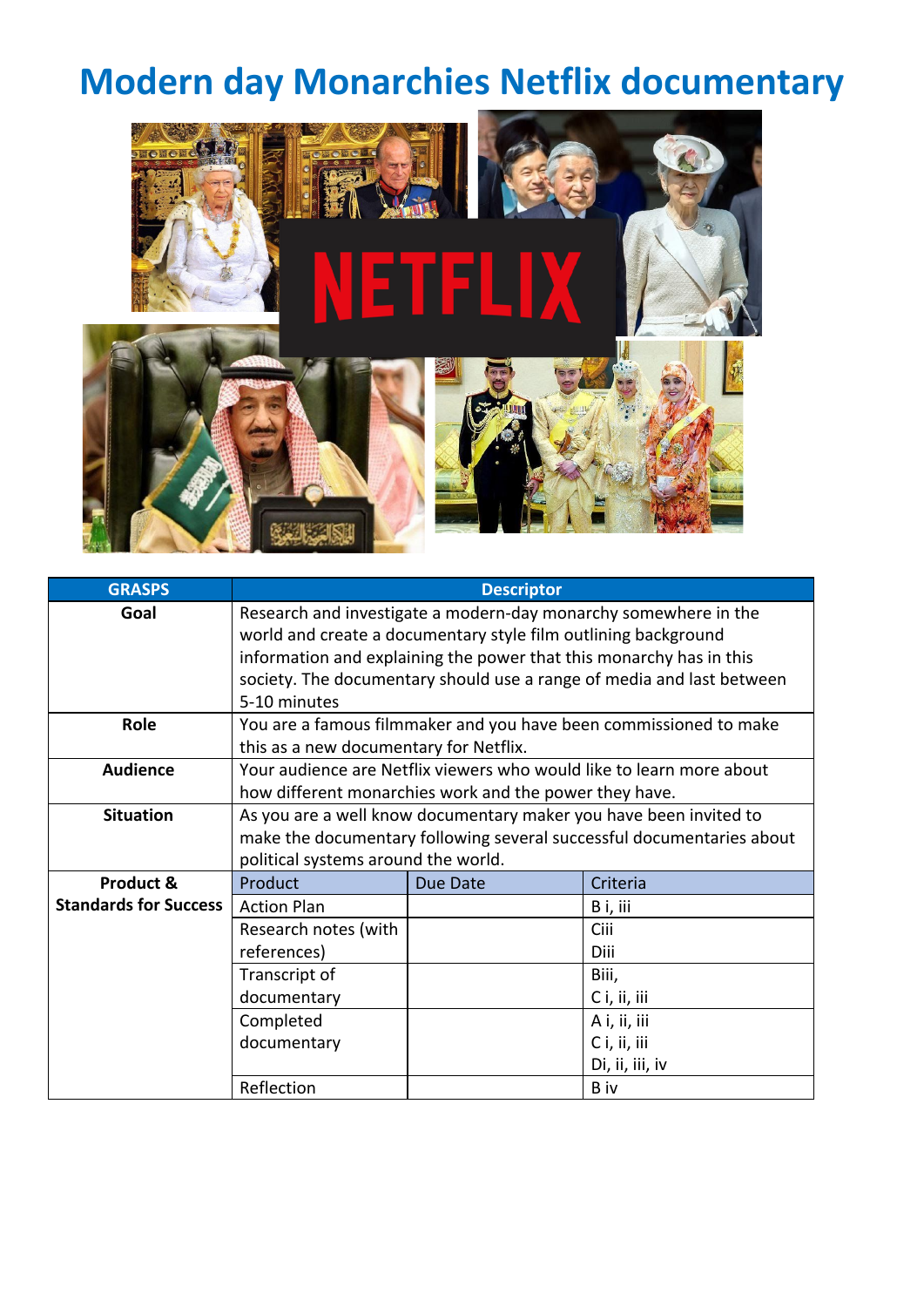### **Guidelines for the task**

**Your documentary** – You will be creating a documentary which must last between a minimum of 3 minutes and a maximum of 5 minutes. Your documentary must use various media and must be carefully planned beforehand.

**Topic choice** – Your documentary should aim to investigate a modern-day Monarchy form a country of your choosing. The main purpose is to investigate the following primary questions:

- How much political power does this monarchy have in this country?
- To what extent do you think this system of governance is fair?

## **Things to consider** -

- **● Speed** Do not introduce the information too quickly as this makes it hard for the audience to follow. Vary your speed at times, especially when you are wanting to reinforce key points.
- **● Tone** If your voice features in the documentary the tone of your voice is very important. It needs to be easy to listen to and can also been varied to engage the audience.
- **● Transcript –** If you will read a voice-over for your documentary or speak to the camera you will need to have a very clear transcript of what you will say. DO NOT take this information form other sources. Put all information into your own words (unless quoting) as this will make it sound more relatable to the audience and probably make it easier to understand as well!
- **● Body language** If you present to the camera think about your hand gestures and body language. Watch some clips of other presenters of documentaries and see what their body language is like.

**Building a relationship –** It is very important that you build a relationship with the audience, rhetorical questions, empathetic stories can all help in the way. Bombarding the audience with countless statistics will lead to a disconnection with them. Think about how best to use your research information!

#### **Assessment Criteria**

#### **Action plan, research and referencing**

|         | B (ii) B (iii)                                                                                                                                                       | $C$ (iii)                                                                              |  |
|---------|----------------------------------------------------------------------------------------------------------------------------------------------------------------------|----------------------------------------------------------------------------------------|--|
| $1 - 2$ | Formulates a limited inquiry plan to research<br>or does not follow a plan.                                                                                          | Documents sources of information in a limited way.                                     |  |
|         | Collects and records limited information, not<br>always consistent with the inquiry plan.                                                                            |                                                                                        |  |
| $3 - 4$ | Formulates and somewhat follows a partial<br>inquiry plan to investigate and research.                                                                               | <b>Sometimes</b> documents sources of information using a<br>recognized convention.    |  |
|         | Uses a research method to collect and<br>record <b>mostly</b> relevant information.                                                                                  |                                                                                        |  |
| $5-6$   | Formulates and follows a substantial inquiry<br>plan to investigate and research<br>Uses research methods to collect and record<br>appropriate, relevant information | <b>Often</b> documents sources of information using a<br>recognized convention.        |  |
| $7 - 8$ | Formulates and effectively follows a<br>comprehensive inquiry plan to investigate<br>and research.                                                                   | <b>Consistently</b> documents sources of information using a<br>recognized convention. |  |
|         | Uses research methods to collect and record                                                                                                                          |                                                                                        |  |